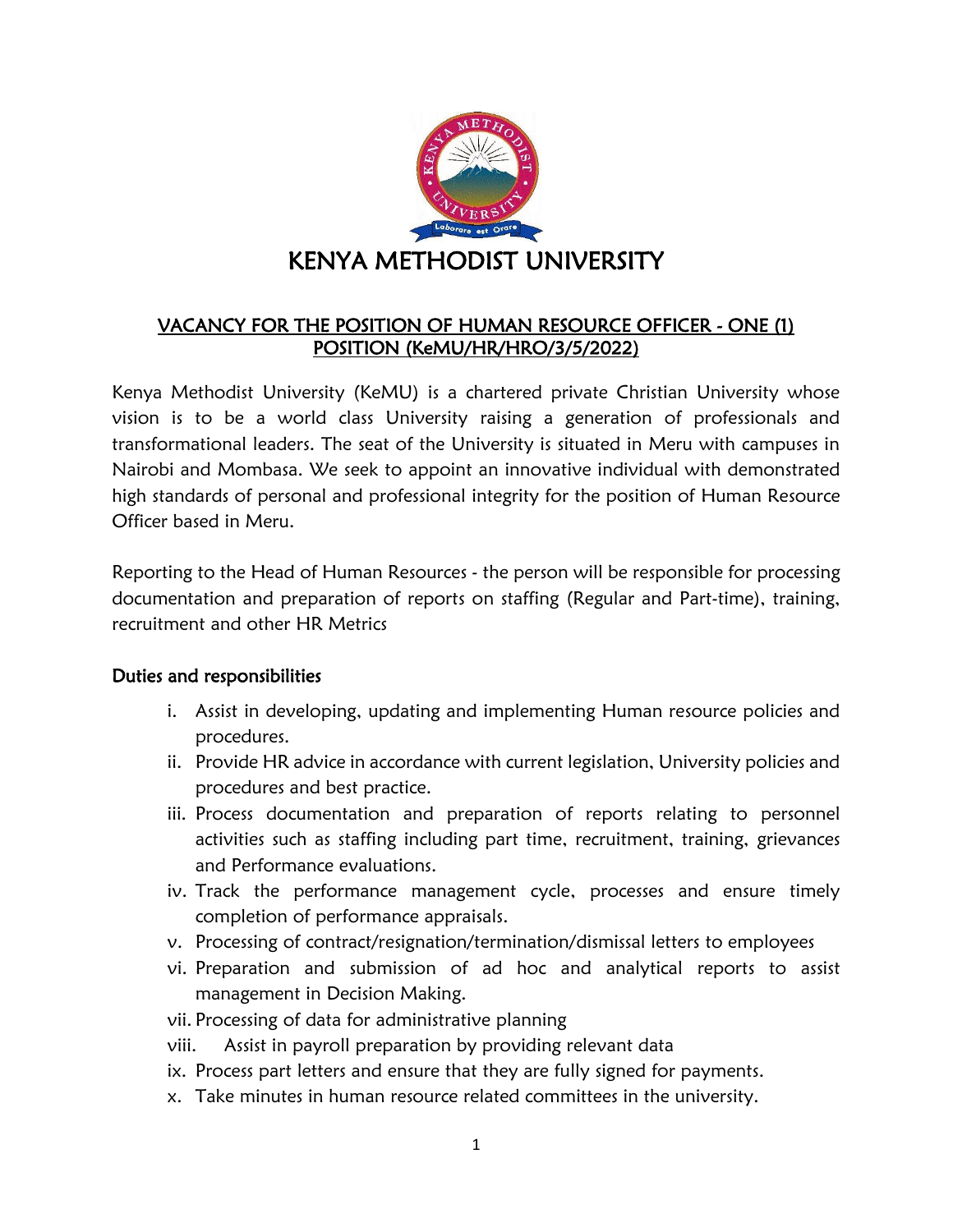xi. Provide front line support and advice on all people related issues, particularly discipline, grievance, performance and sickness.

### Requirements

- i. Bachelor's degree in human resource management.
- ii. Must be Certified Human Resource Profession 11 (CHRP 11)
- iii. Post graduate diploma/degree in Human Resources Management will be an added advantage.
- iv. Must be a member of the Institute of Human Resource Management (IHRM) in good standing.
- v. Experience in a busy Human Resources Department for a minimum of 6 years.
- vi. Computer literacy and efficiency in the use of Microsoft Office packages.
- vii. Good administrative and coordination skills
- viii. Ability to manage and sustain high-cost center performance, compliance and performance Standards.

#### How to apply:

Interested candidates should submit three (3) hard copies and a soft copy of their application, accompanied by detailed Curriculum Vitae (CV), copies of academic and professional certificates, National ID card or passport, and any other relevant testimonials.

1. Three hard copies marked as per the position should be sent to:

The Vice Chancellor

Kenya Methodist University

P. O. Box  $267 - 60200$ 

MERU, KENYA

2. An electronic copy in PDF format to the Vice Chancellor through email address application-May2022@kemu.ac.ke

To be received on or before 8th June 2022. Only shortlisted candidates will be contacted.

## Shortlisted candidates will be required to bring the following

i. Tax Compliance Certificate from Kenya Revenue Authority.